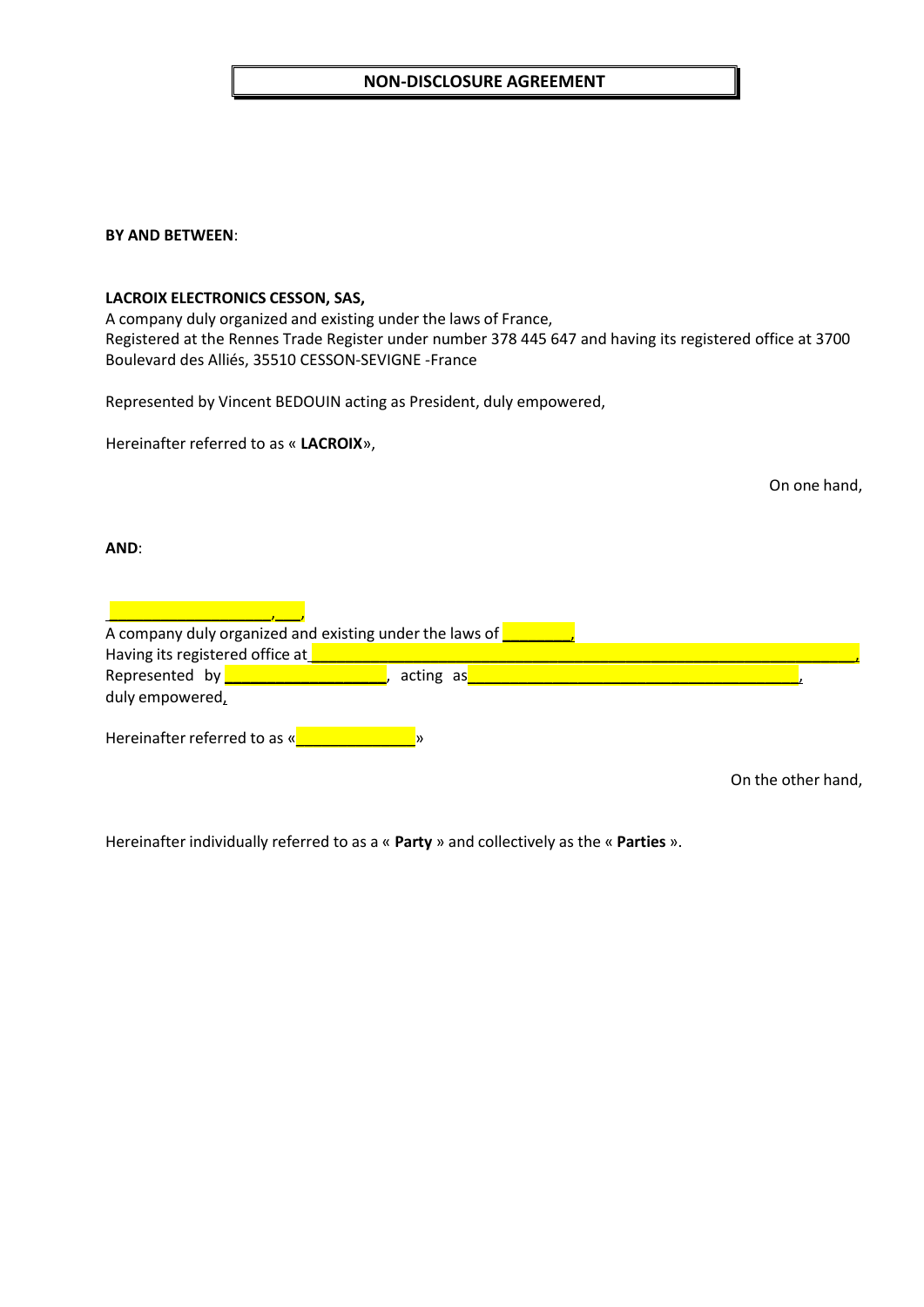## **PREAMBLE**

#### **WHEREAS:**

the Parties wish to pursue exploratory discussions with the aim to evaluate a potential co-operation between themselves in relation to evaluate LACROIX vision pipeline software running on eCUBE DVP hardware target and Renesas V3HSK V2.1

hereinafter referred to as the « **Purpose** »;

- during the course of discussions, it may become desirable or necessary for the Parties to disclose to each other certain information of a proprietary or confidential nature and proprietary to each of them;
- Now therefore, in consideration of the receipt of such confidential information, the Parties are willing to agree on the conditions of disclosure and the rules governing the use and the protection thereof.

## **NOW, THEREFORE, THE PARTIES AGREE AS FOLLOWS:**

**1.** As used in this Agreement, each word or expressions listed below shall have respectively the meaning as follows:

« **Affiliate** » means any company directly or indirectly controlled by, controlling or under the same control as a Party, being understood that « *control* » shall be mean:

- holding more than fifty percent (50%) of the voting rights in a company, whether by holding the required portion of the share capital of said company, through any agreement with the any other shareholder(s) of said company or by any other means whatsoever; or
- having effectively the power to manage a company, to take decisions in the corporate body(ies) of a company or to appoint or remove the corporate officer (chief executive officer, proxy or any similar position) of the company or the majority of members of the corporate body(ies) of a company (corporate body(ies) being understood as any management or supervisory board of the company such as but not limited to the board of directors).

A company shall be deemed controlling another when it holds directly or indirectly more than fifty percent (50%) of the voting rights of said company and no other shareholder holds directly or indirectly a greater portion.

- « **Agreement** » means this non-disclosure agreement.
- « **Confidential Information** » means any information or data:
- whatever the nature (marketing, technical, financial or other), including but not limited to any trade secret (which, for avoidance of doubt, refers but is not limited to any sales price, internal cost, bill of materials, customers list, internal procedure, organization chart, personnel biodatas

| Non-Disclosure Agreement_V12.2 | <i><b>Initials</b></i> | <b>LACROIX</b> | п. |  |
|--------------------------------|------------------------|----------------|----|--|
|                                |                        |                |    |  |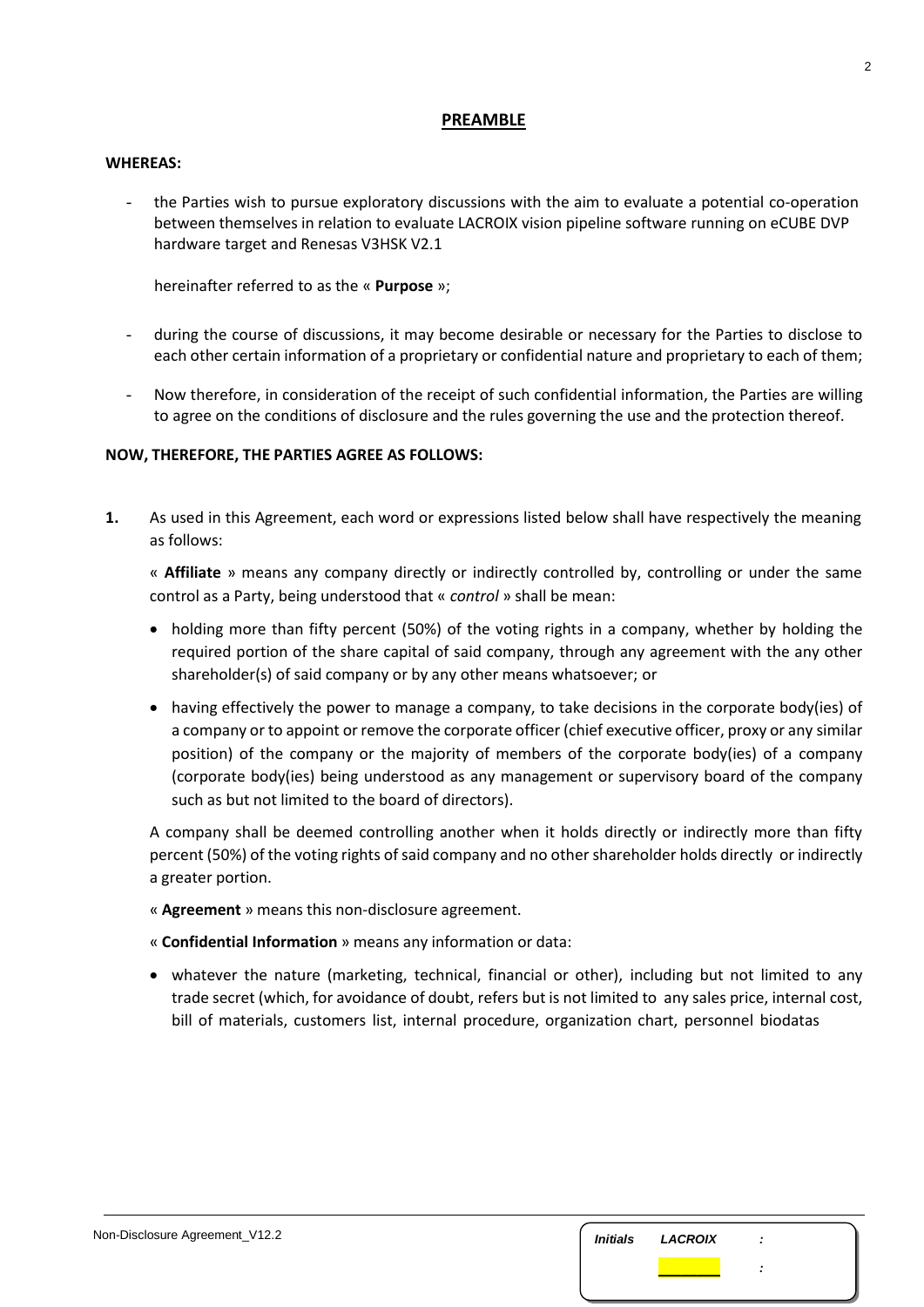and whereabouts), drawing, model, study, invention, know-how, process, technique, computer program, algorithm, data base or computer software, or any part thereof,

- whatever the form and on whichever tangible format, including any written document, printed or in electronic format, as well as any sample or mockup,
- not generally available to the public,
- whether protected or not by any intellectual property right or title,

disclosed by either Party to the other, either in writing, in machine readable form or orally, by electronic means or more generally through any other means of disclosing that the Parties may elect to use during the term of this Agreement. Confidential Information shall be subject to the terms of this Agreement whatever the intellectual property rights the Disclosing Party may have on such, in particular where this Confidential Information belongs to a third party (customer, supplier, etc.) and the Disclosing Party only benefits of restricted rights of use on this Confidential Information.

« **Disclosing Party** » means the Party that discloses Confidential Information to the other Party in the frame of this Agreement.

« **Employee(s)** » means any physical person permanently and regularly hired by the Receiving Party, to the exclusion of, in particular but not limited to, any trainee, apprentice, temporary personnel or independent contractor. For avoidance of doubt, shall **not** be considered as Employees: physical persons hired by an Affiliate of the Receiving Party, whether they are permanently and regularly hired or not.

« **Receiving Party** » means the Party that receives Confidential Information from the other Party in the frame of this Agreement.

- **2.** Each Party, as far as it is authorized to do so, shall only disclose to the other Party the Confidential Information it believes necessary for the Purpose.
- **3.** Any Confidential Information shall be subject to the relevant terms and conditions of this Agreement whether a confidentiality stamp, masthead or notice is used or not on the format or means of disclosure.
- **4.** Nothing in this Agreement may be construed as compelling either Party to enter into any further contractual relationship with the other Party.
- <span id="page-2-0"></span>**5.** The Receiving Party hereby covenants that, for the duration of this Agreement and for a period of two (2) year after termination or expiration thereof, any Confidential Information received from the Disclosing Party shall:
	- (a) be protected and kept in strict confidence by the Receiving Party which must use the same degree of precaution and safeguards as it uses to protect its own Confidential Information of like importance, but in no case any less than reasonable care;
	- (b) be only disclosed to and used by its Employees who have a need to know and solely for the Purpose specified in this Agreement and to its professional advisors having a need to know of such Confidential Information provided they have been informed of the confidential nature of the Confidential Information and being bound by the same level of provisions as those of this Agreement;
	- (c) not be used in whole or in part for any purpose other than the Purpose without the prior written consent of the Disclosing Party;

| Non-Disclosure Agreement_V12.2 | <i><b>Initials</b></i> | <b>LACROIX</b> | - 1 |  |
|--------------------------------|------------------------|----------------|-----|--|
|                                |                        |                |     |  |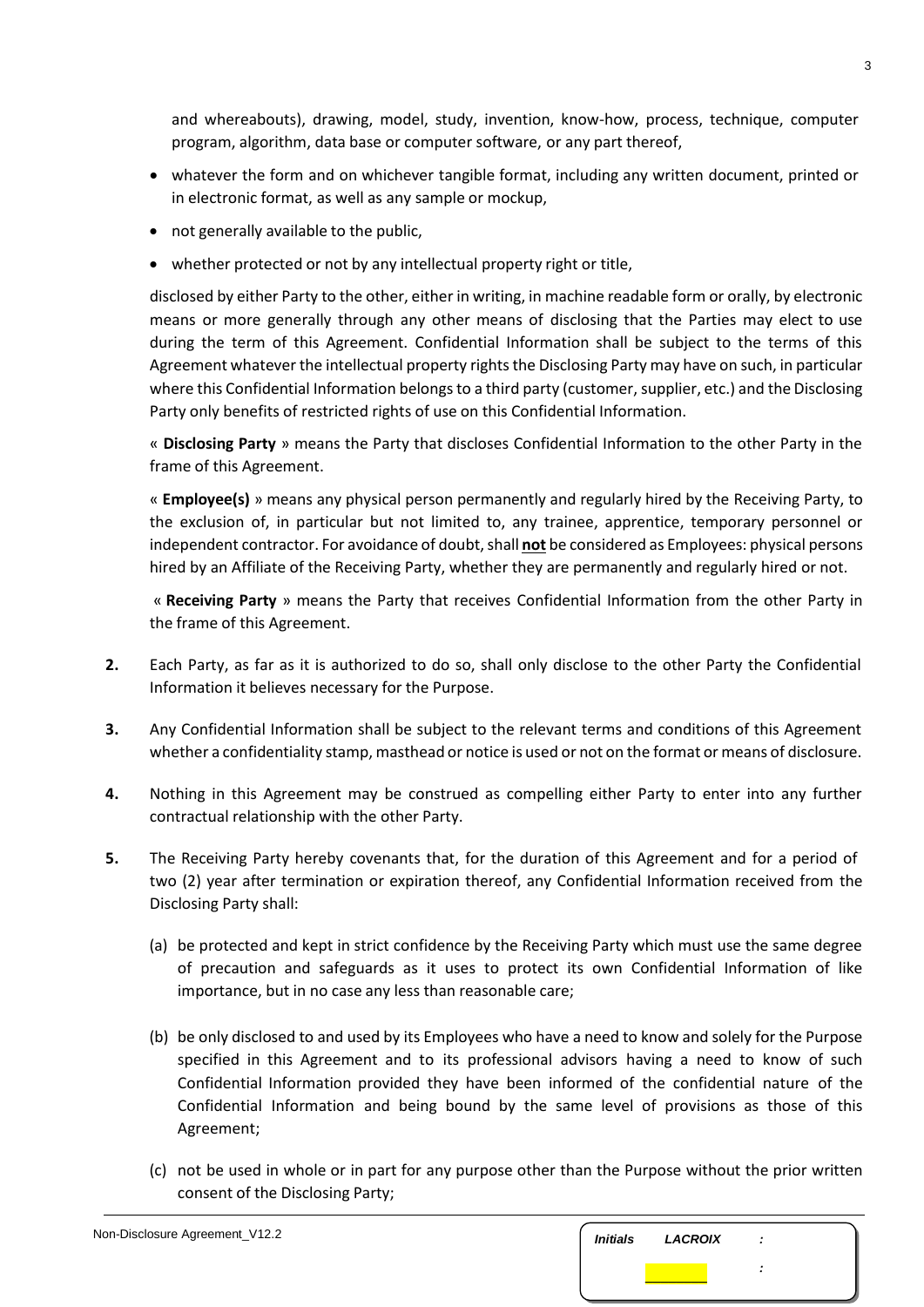- (d) not be tested, decompiled or subject to reverse engineering except with the prior written consent of the Disclosing Party;
- (e) neither be disclosed nor caused to be disclosed whether directly or indirectly to any third party or persons other than those mentioned in paragraph [\(b\) a](#page-2-0)bove;
- (f) neither be copied, nor otherwise reproduced nor duplicated in whole or in part except for disclosure to persons mentioned in paragraph [\(b\) a](#page-2-0)bove.

Notwithstanding the foregoing the Receiving Party shall be entitled to disclose Confidential Information as far as this disclosure is required by law (court decision or any other mandatory legal or administrative requirement) provided the Receiving Party (a) informs previously in writing the Disclosing Party by giving full details about the requirement and the Confidential Information it intends to disclose, (b) cooperates with the Disclosing Party in order to limit such disclosure to what is strictly necessary to fulfil said requirement and (c) gives the Disclosing Party the opportunity to exercise any existing right to challenge said requirement (for instance by exercising a recourse, obtaining a restraining order or any equivalent conservative or protective measure).

- **6.** The Receiving Party shall have no obligation or restriction with respect to any Confidential Information which the Receiving Party can prove:
	- (a) has come into the public domain prior to, or after the disclosure thereof and in such case through no wrongful act of or breach of this Agreement by the Receiving Party; or
	- (b) was already known to the Receiving Party before the disclosure, as evidenced by written documentation in the files of the Receiving Party; or
	- (c) has been lawfully received from a third party without restrictions or breach of this Agreement and without breach of any other confidentiality undertaking known by the Receiving Party; or
	- (d) has been independently developed in good faith by members of the personnel or external contractors of the Receiving Party who did not have access to the Confidential Information; or
	- (e) has approved for release or use without restrictions by written authorization of the Disclosing Party.
- **7.** It is agreed and understood that the exchanges under this Agreement may be subject to the export control regulations of the relevant national authorities and thus, that any such exchanges shall be subject to and be performed only in compliance with any applicable export control rules and regulations and any authorization granted thereunder. The Parties hereby represent that the disclosure of Confidential Information by and between themselves is not contrary to the laws and regulations of their respective countries.
- <span id="page-3-0"></span>**8.** The ownership in all Confidential Information disclosed by either Party to the other pursuant to this Agreement shall, subject to any right of any third party, rest with the Disclosing Party.

It is expressly understood and agreed by the Parties hereto that the disclosure and provision of Confidential Information under this Agreement by either Party to the other shall not be construed as granting to the Receiving Party any right whether expressed or implied by license or otherwise on the matters, inventions or discoveries to which such Confidential Information pertains, except a mere right

| Non-Disclosure Agreement_V12.2 | <i><b>Initials</b></i> | <b>LACROIX</b> | $\cdot$ |  |
|--------------------------------|------------------------|----------------|---------|--|
|                                |                        |                |         |  |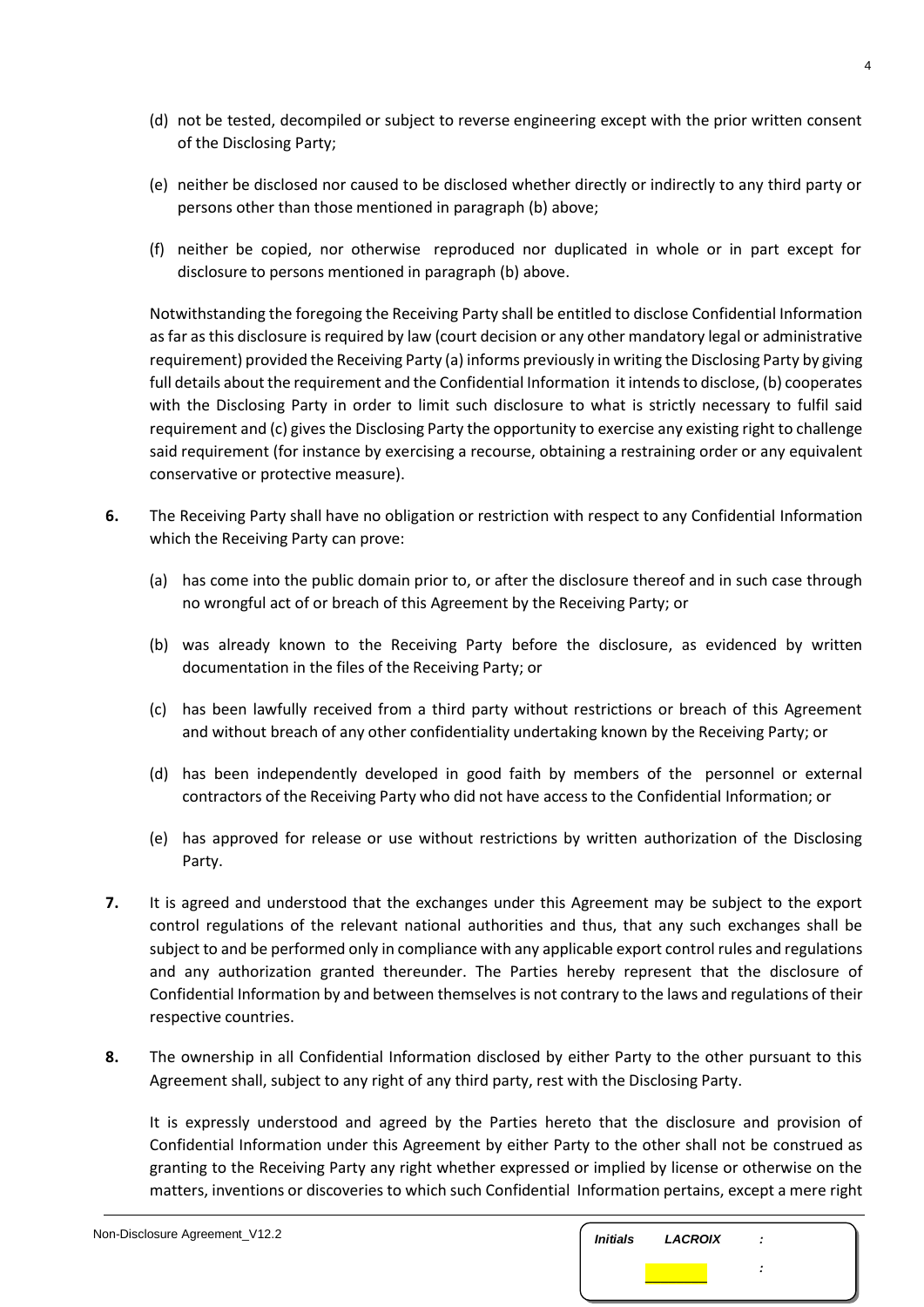of use for the Purpose as expressly provided in this Agreement. The same shall apply to any copyright, trademark, trade secret rights or any other intellectual property right.

- **9.** The effective date of this Agreement shall be the date on which it is executed by both Parties hereto. Unless earlier terminated as aforesaid in paragraph [10 h](#page-4-0)ereof, this Agreement shall expire two (2) year from its effective date.
- <span id="page-4-0"></span>**10.** This Agreement may be terminated by operation of law and without demand by either Party at any time by registered letter with acknowledgment of receipt with a thirty (30) days prior notice to the other Party.
- **11.** The expiration or termination of this Agreement shall not relieve the receiving Party from complying with the obligations imposed by article 5 above with respect to the use and protection of the Confidential Information received prior to the date of the termination or expiration of this Agreement, such obligations remaining in force for the period applicable as set forth in said article. The provisions of articles [8,](#page-3-0) [12 a](#page-4-1)nd [13 s](#page-4-2)hall also survive as far as needed after the termination or expiration of this Agreement.

In addition, upon expiry or termination of this Agreement the Receiving Party shall make its best efforts in order to destroy all materials incorporating in all or in part the Confidential Information that has been disclosed to the Receiving Party or for which the Receiving Party have had knowledge of during the term of this Agreement, which includes the internal documents established by the Receiving Party and that would include or reflect the Confidential Information.

- <span id="page-4-1"></span>**12.** This Agreement shall be governed by and shall be interpreted in accordance with the French laws with the exclusion of its conflict of law provisions.
- <span id="page-4-2"></span>**13.** Any dispute, controversy or claim arising out of or in connection with the existence, validity, construction, performance or termination of this Agreement (or any of its provisions), that the Parties are unable to resolve amicably shall be settled by the competent courts of Nantes (France).

Notwithstanding the above, considering the substantial and irreparable harm a violation of this Agreement may cause, each Party shall be entitled, in case of potential violation, to obtain specific performance or injunctive relief from any court of competent jurisdiction.

**14.** This Agreement constitutes the entire agreement between the Parties with respect to the exchange and protection of Confidential Information for the Purpose. It prevails on and replaces all prior representations, negotiations, commitments, undertakings, communications, whether oral or written, acceptances, understandings and previous agreements between the Parties with respect to or in connection with any of the matters or things to which such Agreement applies or refers.

This Agreement shall only be modified by a written amendment signed by duly empowered representatives of both Parties. Further amendments shall be considered as been part of this Agreement and shall be governed by all its provisions not modified by these amendments.

**15.** The Parties represent that this Agreement is governed by the « intuitu personae » principle. Therefore, no Party shall have the right to assign to any third party any or all of its rights and/or obligations under this Agreement without the prior written consent of the other Party, which consent shall not be unreasonably withheld.

| Non-Disclosure Agreement_V12.2 | <i><b>Initials</b></i> | <b>LACROIX</b> | ÷ |
|--------------------------------|------------------------|----------------|---|
|                                |                        |                |   |